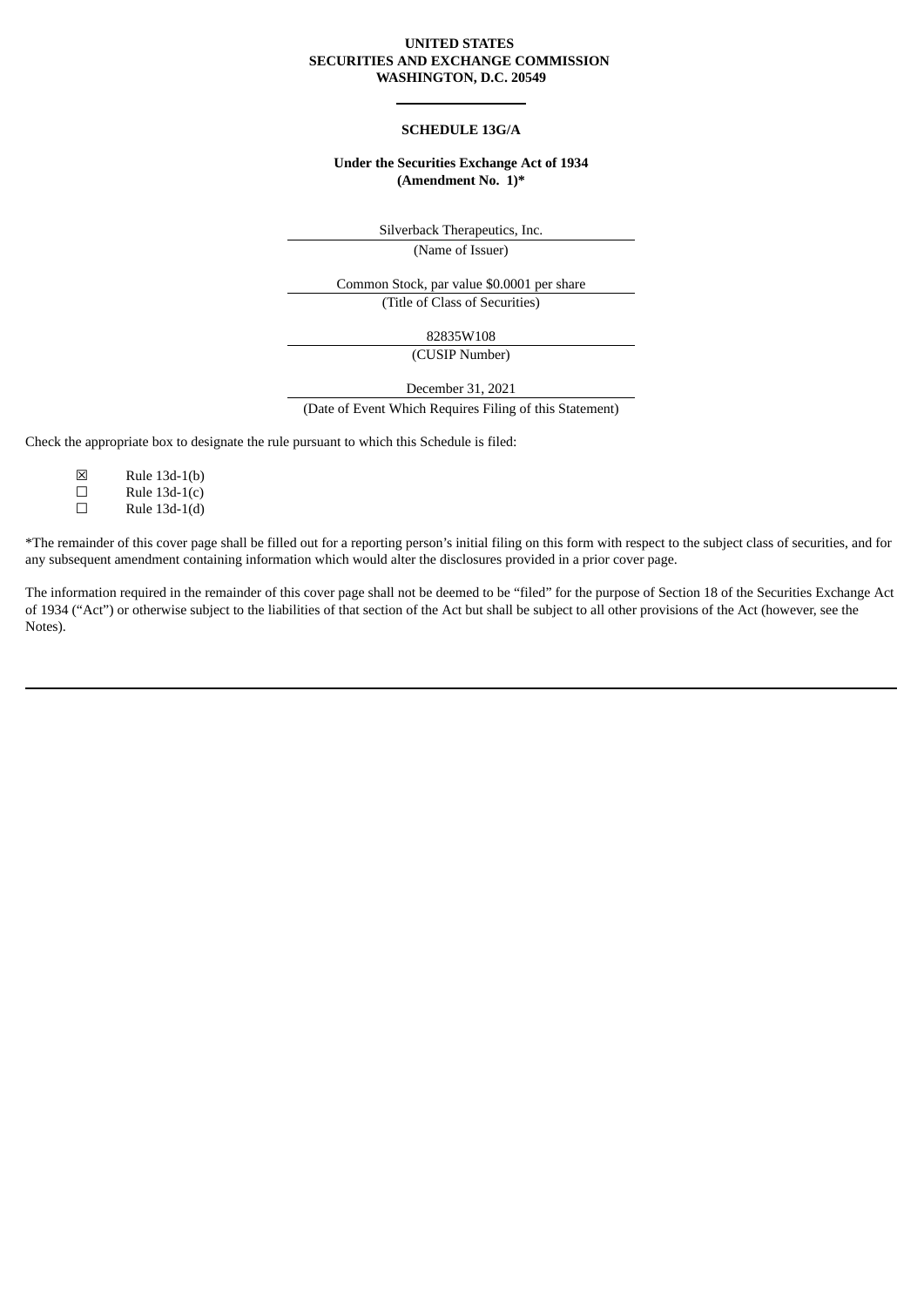# CUSIP No. 82835W108

| $\mathbf{1}$                                              | NAMES OF REPORTING PERSONS<br>I.R.S. IDENTIFICATION NOS. OF ABOVE PERSONS (ENTITIES ONLY) |                |                                      |                  |  |
|-----------------------------------------------------------|-------------------------------------------------------------------------------------------|----------------|--------------------------------------|------------------|--|
| RA Capital Management, L.P.                               |                                                                                           |                |                                      |                  |  |
| $\overline{2}$                                            | CHECK THE APPROPRIATE BOX IF A MEMBER OF A GROUP (SEE INSTRUCTIONS)<br>(a)<br>(b)         |                |                                      | $\Box$<br>$\Box$ |  |
| 3                                                         | <b>SEC USE ONLY</b>                                                                       |                |                                      |                  |  |
| 4                                                         |                                                                                           |                | CITIZENSHIP OR PLACE OF ORGANIZATION |                  |  |
|                                                           | Delaware                                                                                  |                |                                      |                  |  |
|                                                           |                                                                                           | $5^{\circ}$    | <b>SOLE VOTING POWER</b>             |                  |  |
|                                                           |                                                                                           |                | $\Omega$                             |                  |  |
|                                                           | <b>NUMBER OF</b>                                                                          | 6              | <b>SHARED VOTING POWER</b>           |                  |  |
|                                                           | <b>SHARES</b><br><b>BENEFICIALLY</b>                                                      |                | 1,742,186                            |                  |  |
|                                                           | <b>OWNED BY</b>                                                                           |                | SOLE DISPOSITIVE POWER               |                  |  |
| <b>EACH</b><br><b>REPORTING</b><br><b>PERSON</b><br>WITH: |                                                                                           | $\overline{7}$ |                                      |                  |  |
|                                                           |                                                                                           |                | $\overline{0}$                       |                  |  |
|                                                           |                                                                                           | 8              | SHARED DISPOSITIVE POWER             |                  |  |
|                                                           |                                                                                           |                | 1,742,186                            |                  |  |
| $\boldsymbol{9}$                                          | AGGREGATE AMOUNT BENEFICIALLY OWNED BY EACH REPORTING PERSON                              |                |                                      |                  |  |
|                                                           | 1,742,186                                                                                 |                |                                      |                  |  |
| 10                                                        | CHECK BOX IF THE AGGREGATE AMOUNT IN ROW (9) EXCLUDES CERTAIN SHARES (SEE INSTRUCTIONS)   |                |                                      |                  |  |
|                                                           | $\Box$                                                                                    |                |                                      |                  |  |
| 11                                                        | PERCENT OF CLASS REPRESENTED BY AMOUNT IN ROW 9                                           |                |                                      |                  |  |
| 4.97%                                                     |                                                                                           |                |                                      |                  |  |
| 12                                                        | TYPE OF REPORTING PERSON (SEE INSTRUCTIONS)                                               |                |                                      |                  |  |
|                                                           | IA, PN                                                                                    |                |                                      |                  |  |
|                                                           |                                                                                           |                |                                      |                  |  |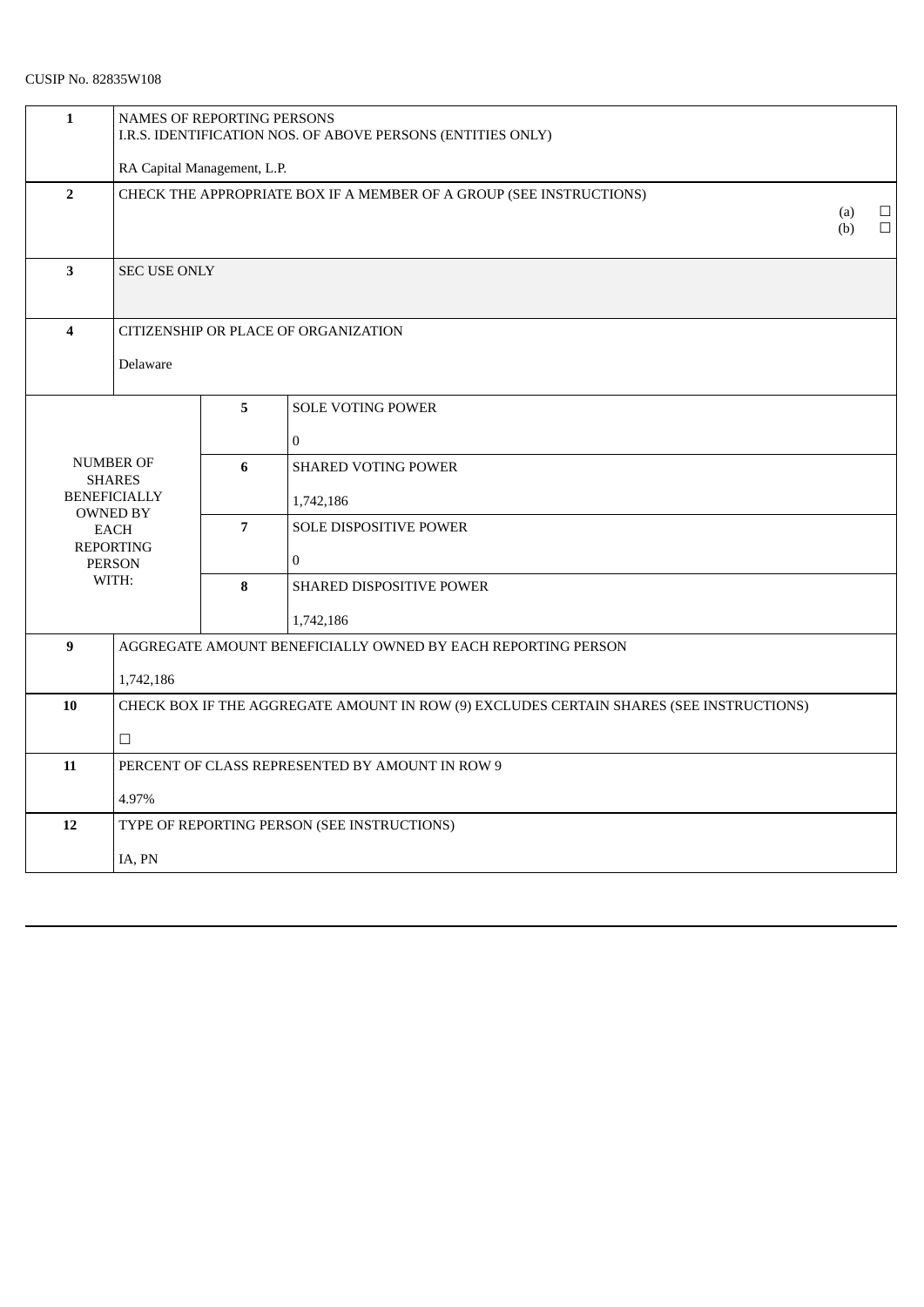# CUSIP No. 82835W108

| $\mathbf{1}$                               | NAMES OF REPORTING PERSONS<br>I.R.S. IDENTIFICATION NOS. OF ABOVE PERSONS (ENTITIES ONLY) |                |                                      |            |                  |
|--------------------------------------------|-------------------------------------------------------------------------------------------|----------------|--------------------------------------|------------|------------------|
|                                            | Peter Kolchinsky                                                                          |                |                                      |            |                  |
| $\overline{2}$                             | CHECK THE APPROPRIATE BOX IF A MEMBER OF A GROUP (SEE INSTRUCTIONS)                       |                |                                      |            |                  |
|                                            |                                                                                           |                |                                      | (a)<br>(b) | $\Box$<br>$\Box$ |
|                                            |                                                                                           |                |                                      |            |                  |
| $\mathbf{3}$                               | <b>SEC USE ONLY</b>                                                                       |                |                                      |            |                  |
|                                            |                                                                                           |                |                                      |            |                  |
| $\overline{\mathbf{4}}$                    |                                                                                           |                | CITIZENSHIP OR PLACE OF ORGANIZATION |            |                  |
|                                            | <b>United States of America</b>                                                           |                |                                      |            |                  |
|                                            |                                                                                           |                | <b>SOLE VOTING POWER</b>             |            |                  |
|                                            | <b>NUMBER OF</b>                                                                          |                | $\Omega$                             |            |                  |
|                                            | <b>SHARES</b><br><b>BENEFICIALLY</b>                                                      | 6              | <b>SHARED VOTING POWER</b>           |            |                  |
|                                            | <b>OWNED BY</b><br><b>EACH</b>                                                            |                | 1,742,186                            |            |                  |
| <b>REPORTING</b><br><b>PERSON</b><br>WITH: |                                                                                           | $\overline{7}$ | <b>SOLE DISPOSITIVE POWER</b>        |            |                  |
|                                            |                                                                                           |                | $\overline{0}$                       |            |                  |
|                                            |                                                                                           | 8              | <b>SHARED DISPOSITIVE POWER</b>      |            |                  |
|                                            |                                                                                           |                | 1,742,186                            |            |                  |
| 9                                          | AGGREGATE AMOUNT BENEFICIALLY OWNED BY EACH REPORTING PERSON                              |                |                                      |            |                  |
|                                            | 1,742,186                                                                                 |                |                                      |            |                  |
| 10                                         | CHECK BOX IF THE AGGREGATE AMOUNT IN ROW (9) EXCLUDES CERTAIN SHARES (SEE INSTRUCTIONS)   |                |                                      |            |                  |
|                                            | $\hfill \square$                                                                          |                |                                      |            |                  |
| 11                                         | PERCENT OF CLASS REPRESENTED BY AMOUNT IN ROW 9                                           |                |                                      |            |                  |
|                                            | 4.97%                                                                                     |                |                                      |            |                  |
| 12                                         | TYPE OF REPORTING PERSON (SEE INSTRUCTIONS)                                               |                |                                      |            |                  |
|                                            | HC, IN                                                                                    |                |                                      |            |                  |
|                                            |                                                                                           |                |                                      |            |                  |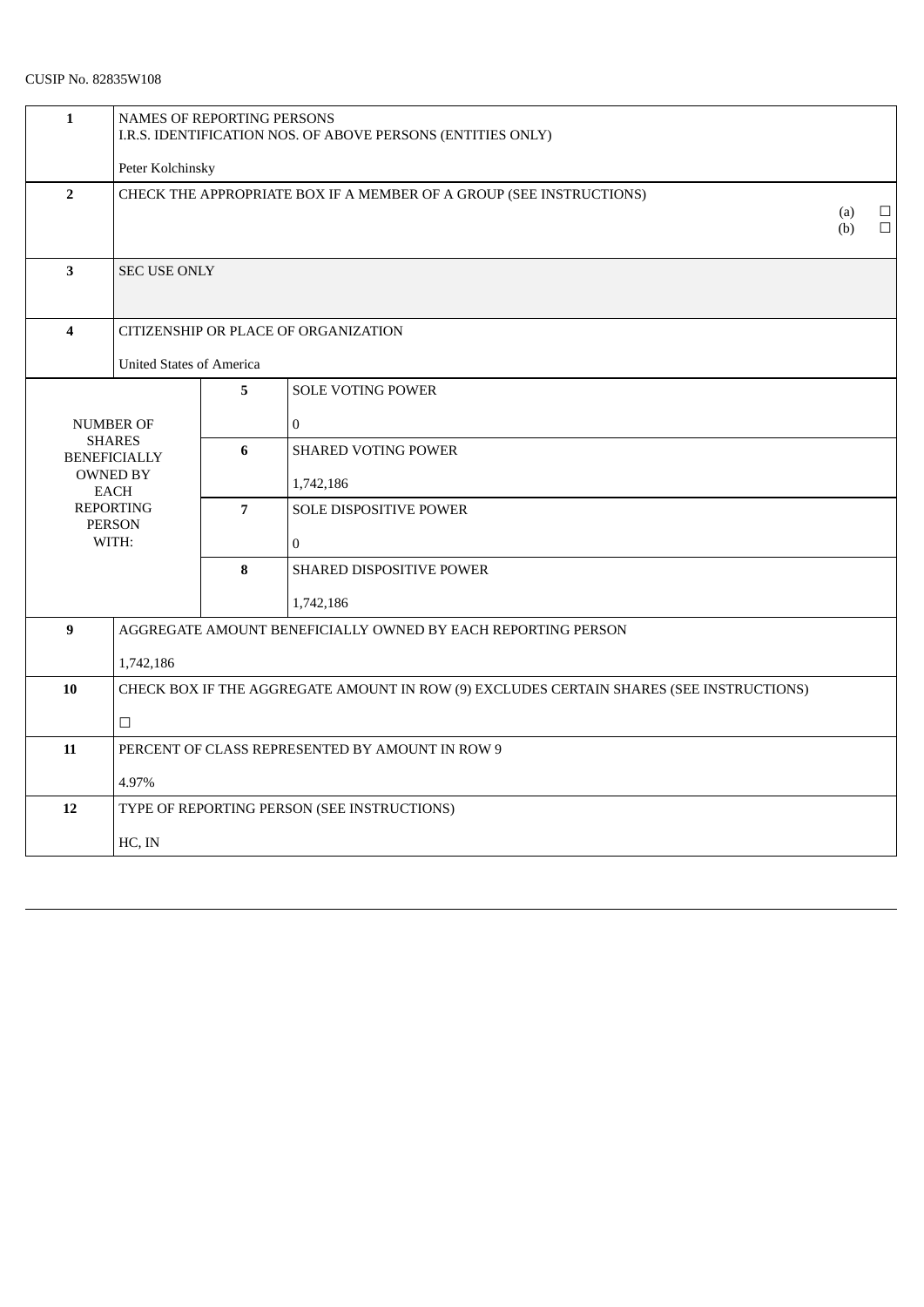| $\mathbf{1}$                      | NAMES OF REPORTING PERSONS<br>I.R.S. IDENTIFICATION NOS. OF ABOVE PERSONS (ENTITIES ONLY) |                |                               |                  |  |
|-----------------------------------|-------------------------------------------------------------------------------------------|----------------|-------------------------------|------------------|--|
|                                   | Rajeev Shah                                                                               |                |                               |                  |  |
| $\overline{2}$                    | CHECK THE APPROPRIATE BOX IF A MEMBER OF A GROUP (SEE INSTRUCTIONS)                       |                |                               |                  |  |
|                                   | (a)<br>(b)                                                                                |                |                               | $\Box$<br>$\Box$ |  |
| $\mathbf{3}$                      | SEC USE ONLY                                                                              |                |                               |                  |  |
|                                   |                                                                                           |                |                               |                  |  |
| $\overline{\mathbf{4}}$           | CITIZENSHIP OR PLACE OF ORGANIZATION                                                      |                |                               |                  |  |
|                                   | <b>United States of America</b>                                                           |                |                               |                  |  |
|                                   |                                                                                           |                | SOLE VOTING POWER             |                  |  |
| <b>NUMBER OF</b>                  |                                                                                           |                | $\mathbf{0}$                  |                  |  |
|                                   | <b>SHARES</b><br><b>BENEFICIALLY</b>                                                      | 6              | <b>SHARED VOTING POWER</b>    |                  |  |
|                                   | <b>OWNED BY</b><br><b>EACH</b>                                                            |                | 1,742,186                     |                  |  |
| <b>REPORTING</b><br><b>PERSON</b> |                                                                                           | $\overline{7}$ | <b>SOLE DISPOSITIVE POWER</b> |                  |  |
| WITH:                             |                                                                                           |                | $\overline{0}$                |                  |  |
|                                   |                                                                                           | 8              | SHARED DISPOSITIVE POWER      |                  |  |
|                                   |                                                                                           |                | 1,742,186                     |                  |  |
| 9                                 | AGGREGATE AMOUNT BENEFICIALLY OWNED BY EACH REPORTING PERSON                              |                |                               |                  |  |
|                                   | 1,742,186                                                                                 |                |                               |                  |  |
| 10                                | CHECK BOX IF THE AGGREGATE AMOUNT IN ROW (9) EXCLUDES CERTAIN SHARES (SEE INSTRUCTIONS)   |                |                               |                  |  |
|                                   | $\Box$                                                                                    |                |                               |                  |  |
| 11                                | PERCENT OF CLASS REPRESENTED BY AMOUNT IN ROW 9                                           |                |                               |                  |  |
|                                   | 4.97%                                                                                     |                |                               |                  |  |
| 12                                | TYPE OF REPORTING PERSON (SEE INSTRUCTIONS)                                               |                |                               |                  |  |
|                                   | HC, IN                                                                                    |                |                               |                  |  |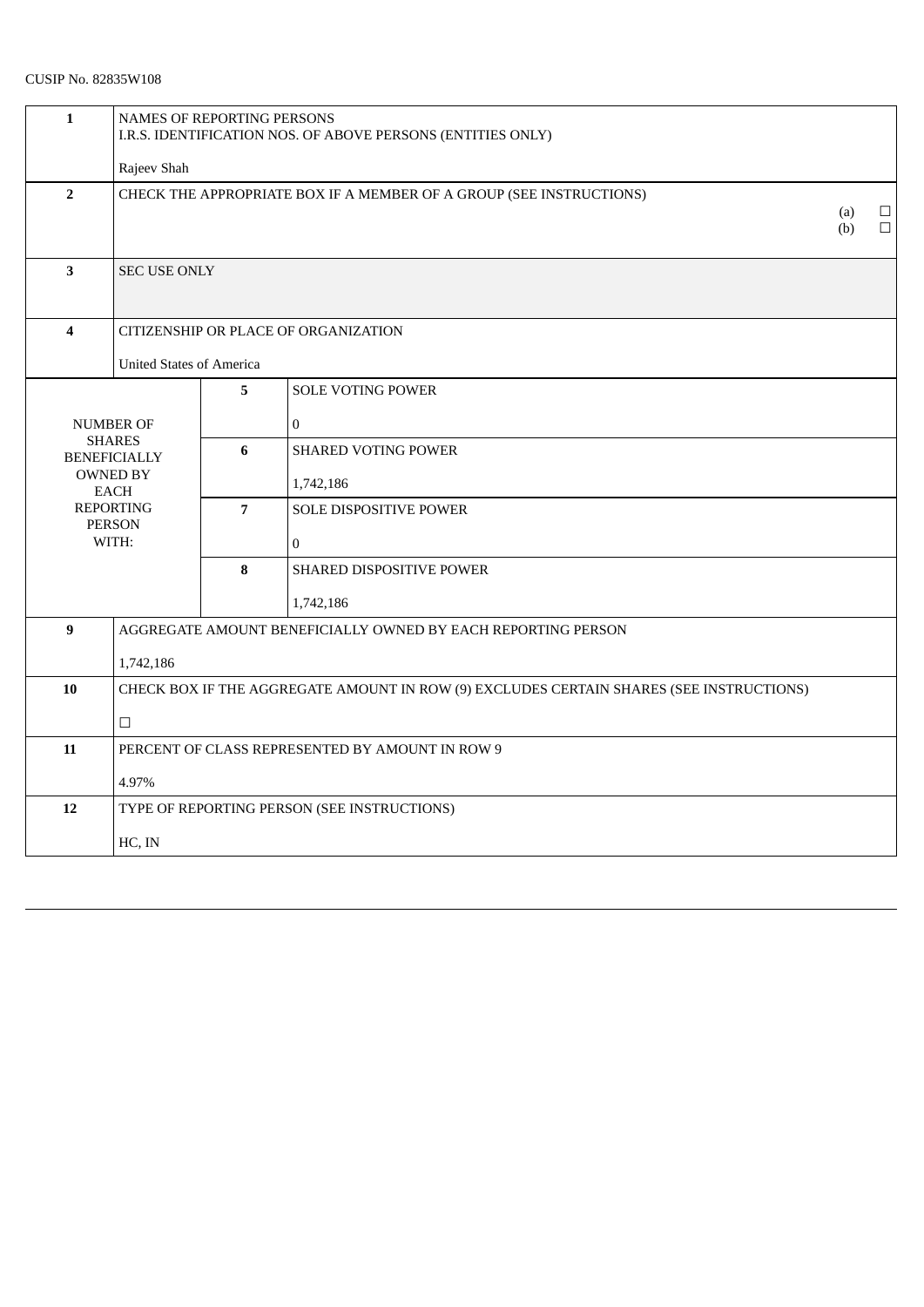|  | Item $1(a)$ . | <b>Name of Issuer:</b> |
|--|---------------|------------------------|
|--|---------------|------------------------|

Silverback Therapeutics, Inc. (the "Issuer")

| Item $1(b)$ . | <b>Address of Issuer's Principal Executive Offices:</b>                                                                                     |  |  |
|---------------|---------------------------------------------------------------------------------------------------------------------------------------------|--|--|
|               | 500 Fairview Ave N, Suite 600, Seattle, WA 98109                                                                                            |  |  |
| Item $2(a)$ . | <b>Names of Persons Filing:</b>                                                                                                             |  |  |
|               | The names of the persons filing this report (collectively, the "Reporting Persons") are:                                                    |  |  |
|               | RA Capital Management, L.P. ("RA Capital")<br>Peter Kolchinsky<br>Rajeev Shah                                                               |  |  |
| Item $2(b)$ . | <b>Address of Principal Business Office or, if None, Residence:</b>                                                                         |  |  |
|               | The address of the principal business office of each of the Reporting Persons is:                                                           |  |  |
|               | c/o RA Capital Management, L.P., 200 Berkeley Street, 18 <sup>th</sup> Floor, Boston MA 02116                                               |  |  |
| Item $2(c)$ . | <b>Citizenship:</b>                                                                                                                         |  |  |
|               | RA Capital is a Delaware limited partnership. Dr. Kolchinsky and Mr. Shah are United States citizens.                                       |  |  |
| Item $2(d)$ . | <b>Title of Class of Securities:</b>                                                                                                        |  |  |
|               | Common stock, par value \$0.0001 per share ("Common Stock")                                                                                 |  |  |
| Item $2(e)$ . | <b>CUSIP Number:</b>                                                                                                                        |  |  |
|               | 82835W108                                                                                                                                   |  |  |
| Item 3.       | If this statement is filed pursuant to $\S_2$ 240.13d-1(b) or 240.13d-2(b) or (c), check whether the person filing is a:                    |  |  |
|               | (e) RA Capital Management, L.P. is a registered investment adviser and is filing this statement in accordance with §240.13d-1(b)(1)(ii)(E); |  |  |
|               | (g) Peter Kolchinsky and Rajeev Shah are control persons and are filing this statement in accordance with §240.13d-1(b)(1)(ii)(G).          |  |  |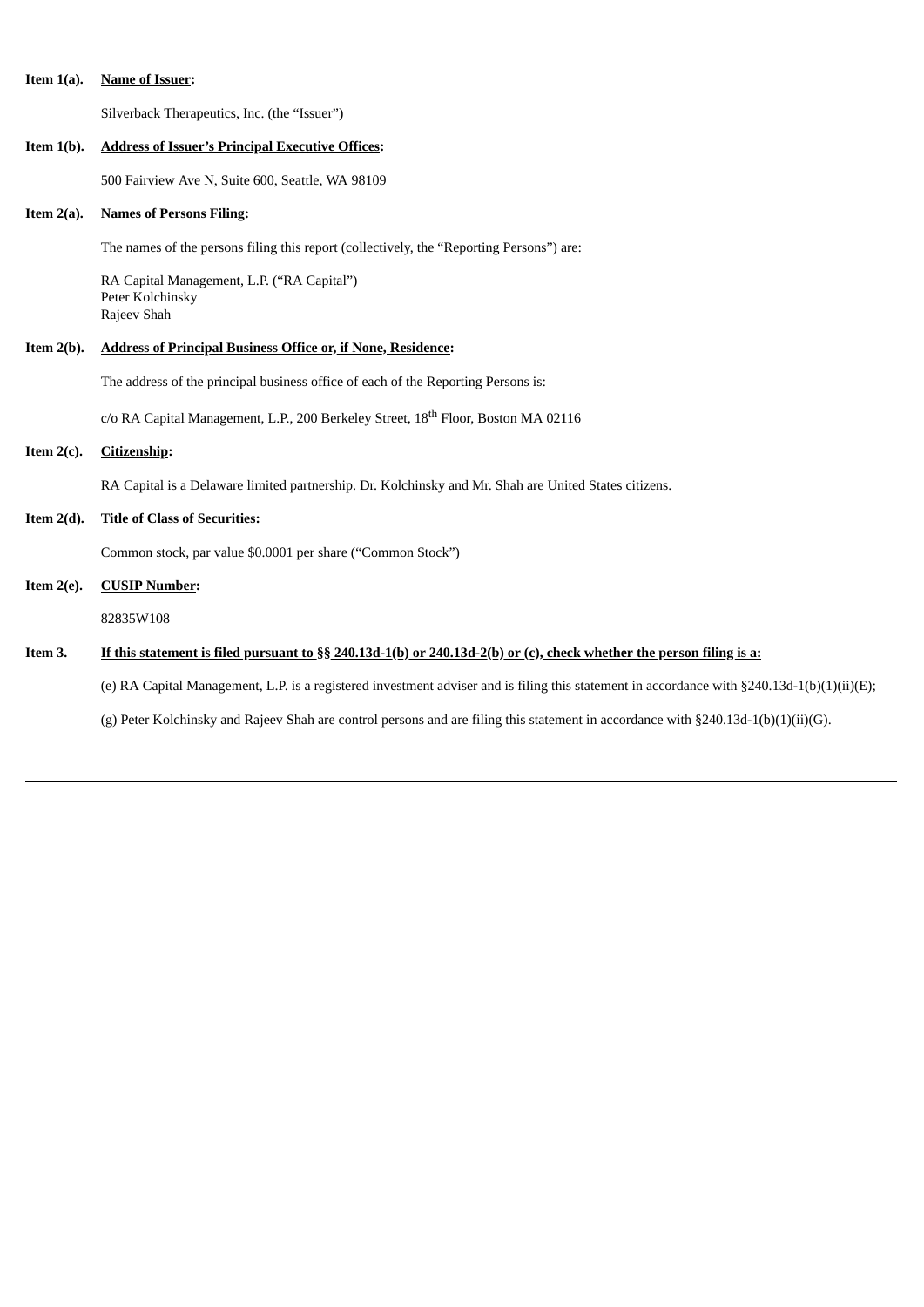## **Item 4. Ownership.**

The information required by this item with respect to each Reporting Person is set forth in Rows 5 through 9 and 11 of the cover pages to this Schedule 13G. The ownership percentages reported are based on 35,076,083 outstanding Common Stock, as reported in the Issuer's Form 10-Q filed with the SEC on November 10, 2021.

RA Capital Healthcare Fund, L.P. (the "Fund") directly holds 1,500,977 shares of Common Stock. RA Capital Nexus Fund, L.P. (the "Nexus Fund") holds 241,209 shares of Common Stock.

RA Capital Healthcare Fund GP, LLC is the general partner of the Fund and RA Capital Nexus Fund GP, LLC is the general partner of the Nexus Fund. The general partner of RA Capital is RA Capital Management GP, LLC, of which Dr. Kolchinsky and Mr. Shah are the controlling persons. RA Capital serves as investment adviser for the Fund and the Nexus Fund and may be deemed a beneficial owner, for purposes of Section 13(d) of the Securities Exchange Act of 1934 (the "Act"), of any securities of the Issuer held by the Fund or the Nexus Fund. The Fund and the Nexus Fund have delegated to RA Capital the sole power to vote and the sole power to dispose of all securities held in the Fund's and the Nexus Fund's portfolio, including the shares of the Issuer's Common Stock reported herein. Because the Fund and the Nexus Fund have divested themselves of voting and investment power over the reported securities they hold and may not revoke that delegation on less than 61 days' notice, the Fund and the Nexus Fund disclaim beneficial ownership of the securities they hold for purposes of Section 13(d) of the Act and therefore disclaim any obligation to report ownership of the reported securities under Section 13(d) of the Act. As managers of RA Capital, Dr. Kolchinsky and Mr. Shah may be deemed beneficial owners, for purposes of Section 13(d) of the Act, of any securities of the Issuer beneficially owned by RA Capital. RA Capital, Dr. Kolchinsky, and Mr. Shah disclaim beneficial ownership of the securities reported in this Schedule 13D Statement (the "Statement") other than for the purpose of determining their obligations under Section 13(d) of the Act, and the filing of the Statement shall not be deemed an admission that either RA Capital, Dr. Kolchinsky, or Mr. Shah is the beneficial owner of such securities for any other purpose.

### **Item 5. Ownership of Five Percent or Less of a Class.**

If this statement is being filed to report the fact that as of the date hereof the Reporting Persons have ceased to be the beneficial owner of more than five percent of the class of securities, check the following  $\boxtimes$ .

### **Item 6. Ownership of More than Five Percent on Behalf of Another Person.**

Not applicable.

### Item 7. **Identification and Classification of the Subsidiary Which Acquired the Security Being Reported on by the Parent Holding Company or Control Person.**

Not applicable.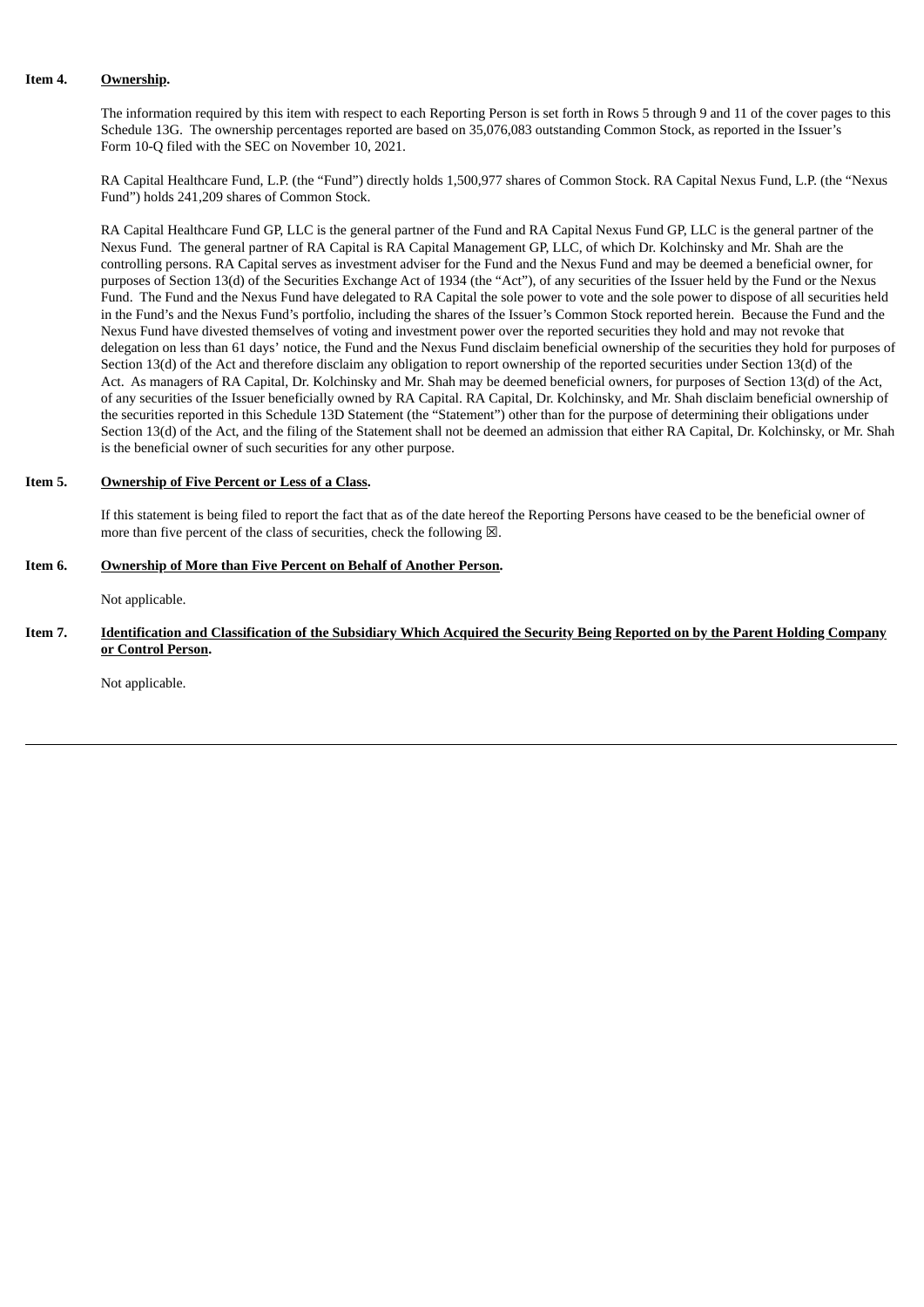## **Item 8. Identification and Classification of Members of the Group.**

Not applicable.

## **Item 9. Notice of Dissolution of Group.**

Not applicable.

## **Item 10. Certification.**

By signing below I certify that, to the best of my knowledge and belief, the securities referred to above were acquired and are held in the ordinary course of business and were not acquired and are not held for the purpose of or with the effect of changing or influencing the control of the issuer of the securities and were not acquired and are not held in connection with or as a participant in any transaction having that purpose or effect, other than activities solely in connection with a nomination under § 240.14a-11.

## **Exhibit List**

Exhibit 1: Joint filing agreement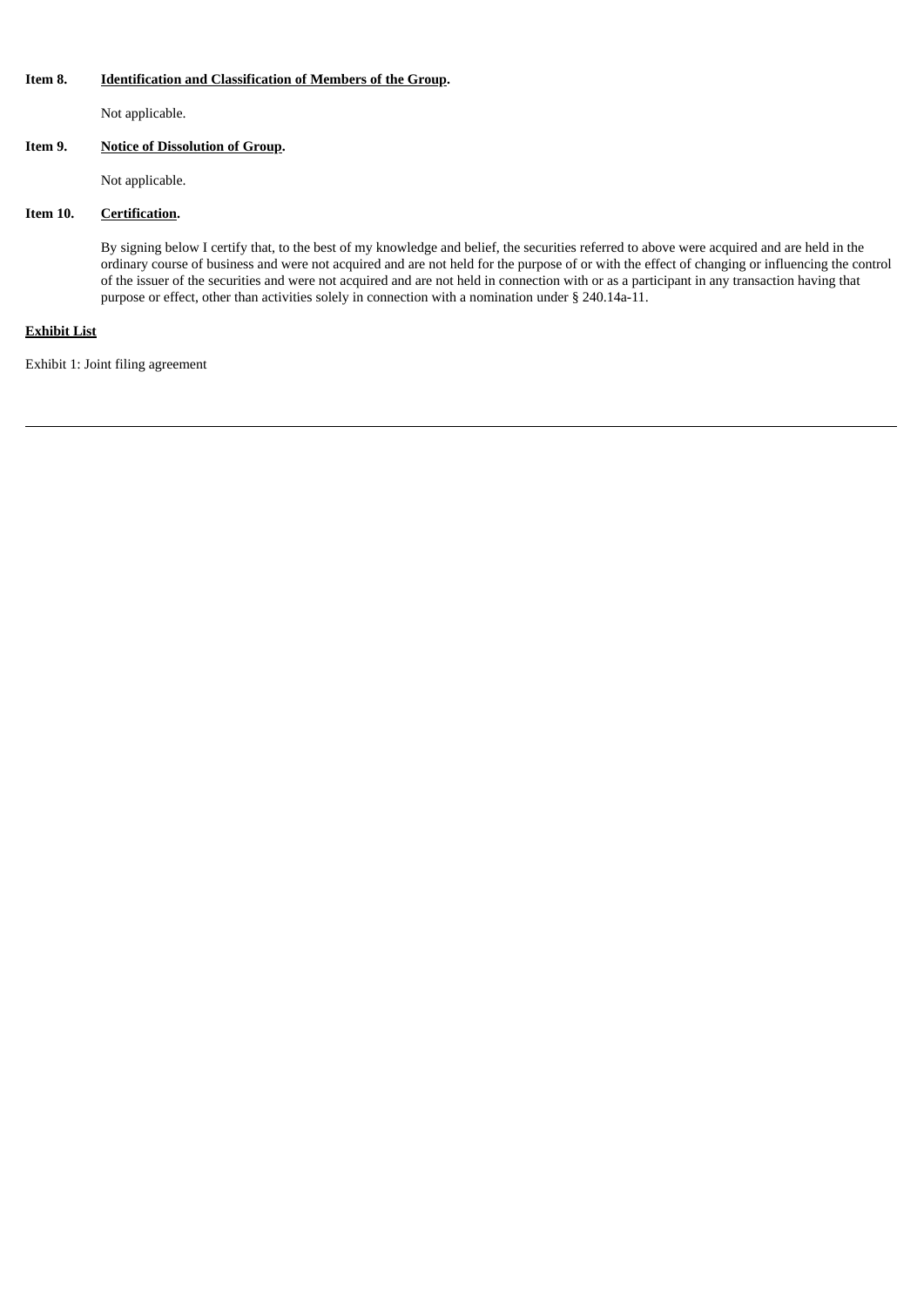## **SIGNATURE**

After reasonable inquiry and to the best of its knowledge and belief, each of the undersigned certifies that the information set forth in this statement is true, complete and correct.

Date: February 14, 2022

RA CAPITAL MANAGEMENT, L.P.

By: /s/ Peter Kolchinsky Name: Peter Kolchinsky Title: Authorized Signatory

PETER KOLCHINSKY

/s/ Peter Kolchinsky

RAJEEV SHAH

/s/ Rajeev Shah